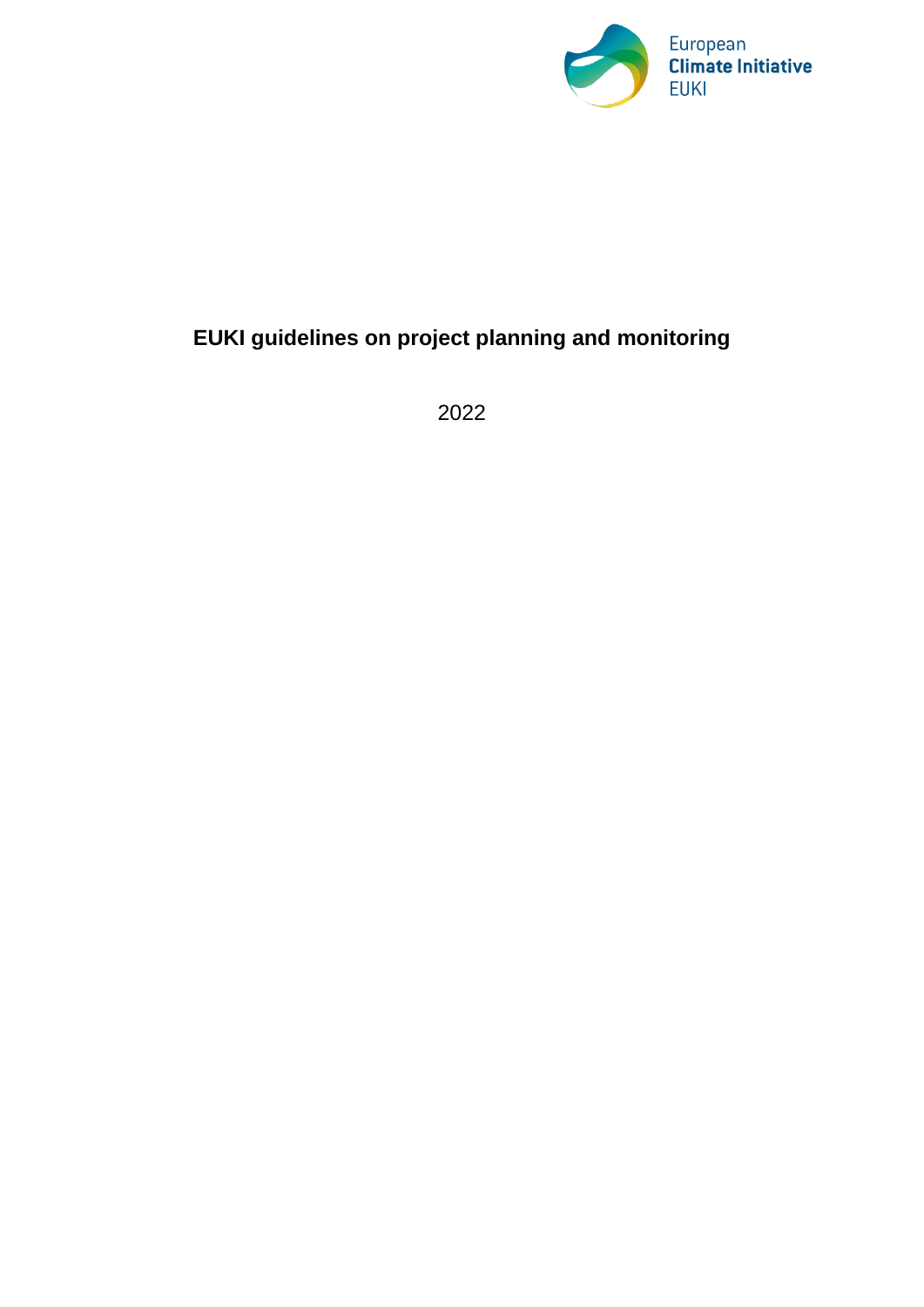

# **Table of content**

| 3. |      |  |
|----|------|--|
|    |      |  |
|    |      |  |
|    |      |  |
|    | 4.3. |  |
|    |      |  |
|    |      |  |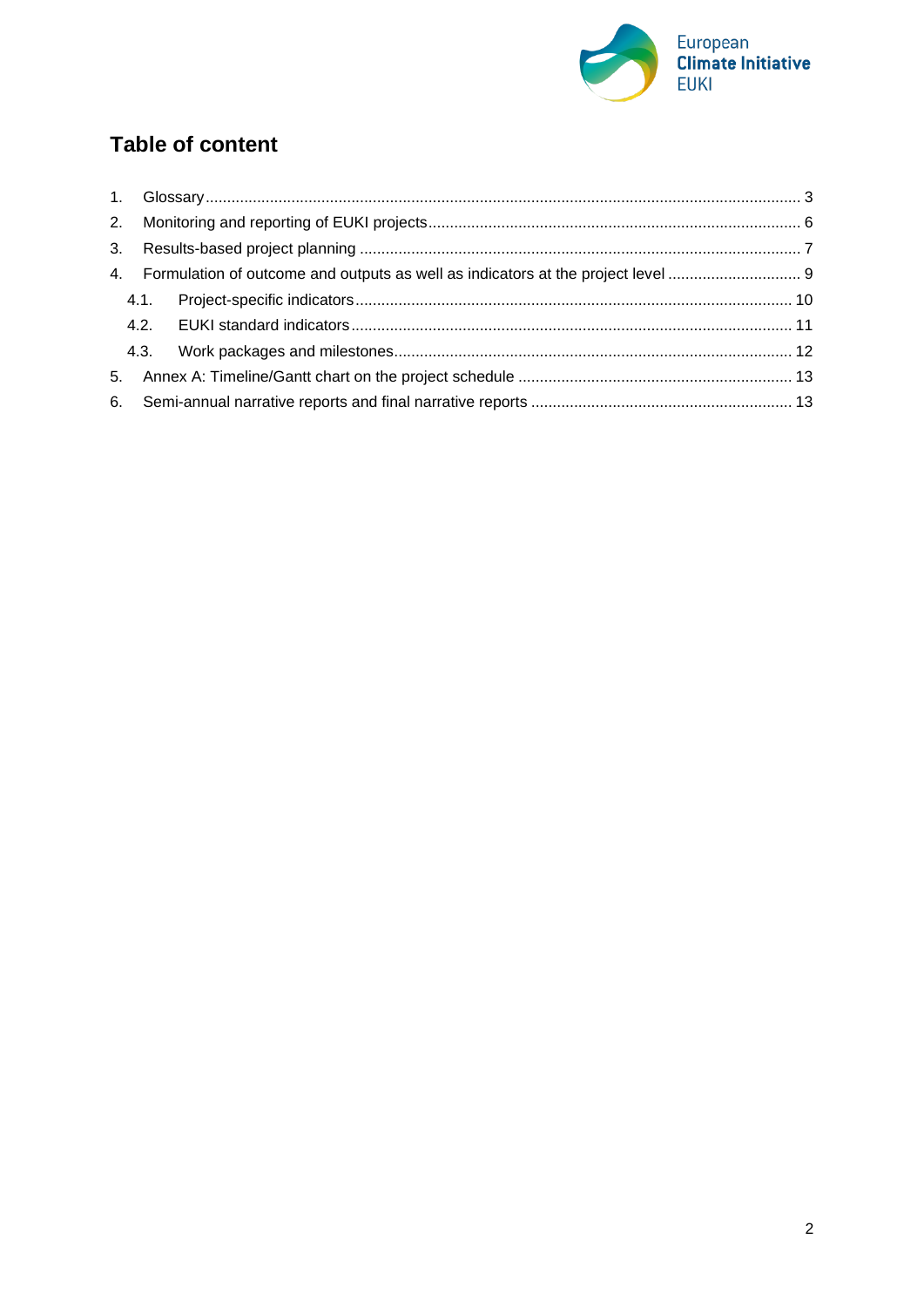

# <span id="page-2-0"></span>**1. Glossary**

| <b>Activity</b>                                             | Activities include all necessary actions within the framework<br>of a project through which inputs such as financial, human,<br>and material resources are mobilised to produce a specific<br>output.                                                                                                                                                                                                                                                                                                                                    |
|-------------------------------------------------------------|------------------------------------------------------------------------------------------------------------------------------------------------------------------------------------------------------------------------------------------------------------------------------------------------------------------------------------------------------------------------------------------------------------------------------------------------------------------------------------------------------------------------------------------|
| <b>Baseline</b>                                             | A baseline serves as a reference value for a project indicator.<br>Comparing the value of the indicator with the baseline reveals<br>the changes achieved by the project. The baseline may either<br>reflect the state of the indicator at the start of the project or the<br>expected state if no project were to be implemented<br>('business-as-usual'), or a combination of the two.                                                                                                                                                 |
| <b>Capacity Development</b><br><b>Strategy</b>              | Capacity development should be viewed as a holistic process.<br>In this context, 'capacity' means the ability of people,<br>organisations, and societies to manage their own sustainable<br>development<br>processes<br>and<br>adapt<br>changing<br>to<br>circumstances. The strategy derives from the project's<br>objectives and defines, for which actors (individuals,<br>organisations and/or society) what kind of capacity<br>development measures (e.g. training or consulting to change<br>process flows) shall be implemented. |
| <b>Gantt chart (timeline)</b>                               | Project planning instrument for scheduling the implementation<br>of activities as well as the attainment of outputs and outcome.                                                                                                                                                                                                                                                                                                                                                                                                         |
| Impacts (long-term results)                                 | Impacts are expected effects, which cannot be traced back<br>solely to the project, but are owed also to external causes (e.g.<br>decisions on a higher political level or activities by other<br>donors). The term is based on the intervention logic of the<br>OECD. Against the background of the goals of the EUKI, the<br>impact usually relates to emissions reduction in a specific<br>sector in one form or another. But also changes in structures<br>or policies are common long-term results.                                 |
| Implementing partner(s)                                     | Implementing partners are non-governmental organisations,<br>universities, academic, and educational institutions, regional<br>and local authorities and non-profit enterprises that receive<br>financing from the project through a sub-grant from the<br>implementer. The implementing partners directly and in a<br>coordinated manner contribute to achieving the overarching<br>project goal and specific goals (outcome and outputs).                                                                                              |
| <b>Indicators</b>                                           | EUKI projects have two different sets of indicators: Project-<br>specific indicators serve as binding benchmarks for<br>measuring goal attainment and, hence, project success. The<br>project-specific indicators are not predefined by the EUKI.<br>They are used to measure the attainment of the outcome and<br>outputs of the respective project. Standard indicators are<br>predefined quantitative indicators, which capture selected<br>results of all projects to be aggregated across the entire EUKI<br>financing programme.   |
| <b>Means of verification (of</b><br>sources for indicators) | An appropriate source provides the basis for the data that is<br>to be reported for the indicator and for its verification. Sources                                                                                                                                                                                                                                                                                                                                                                                                      |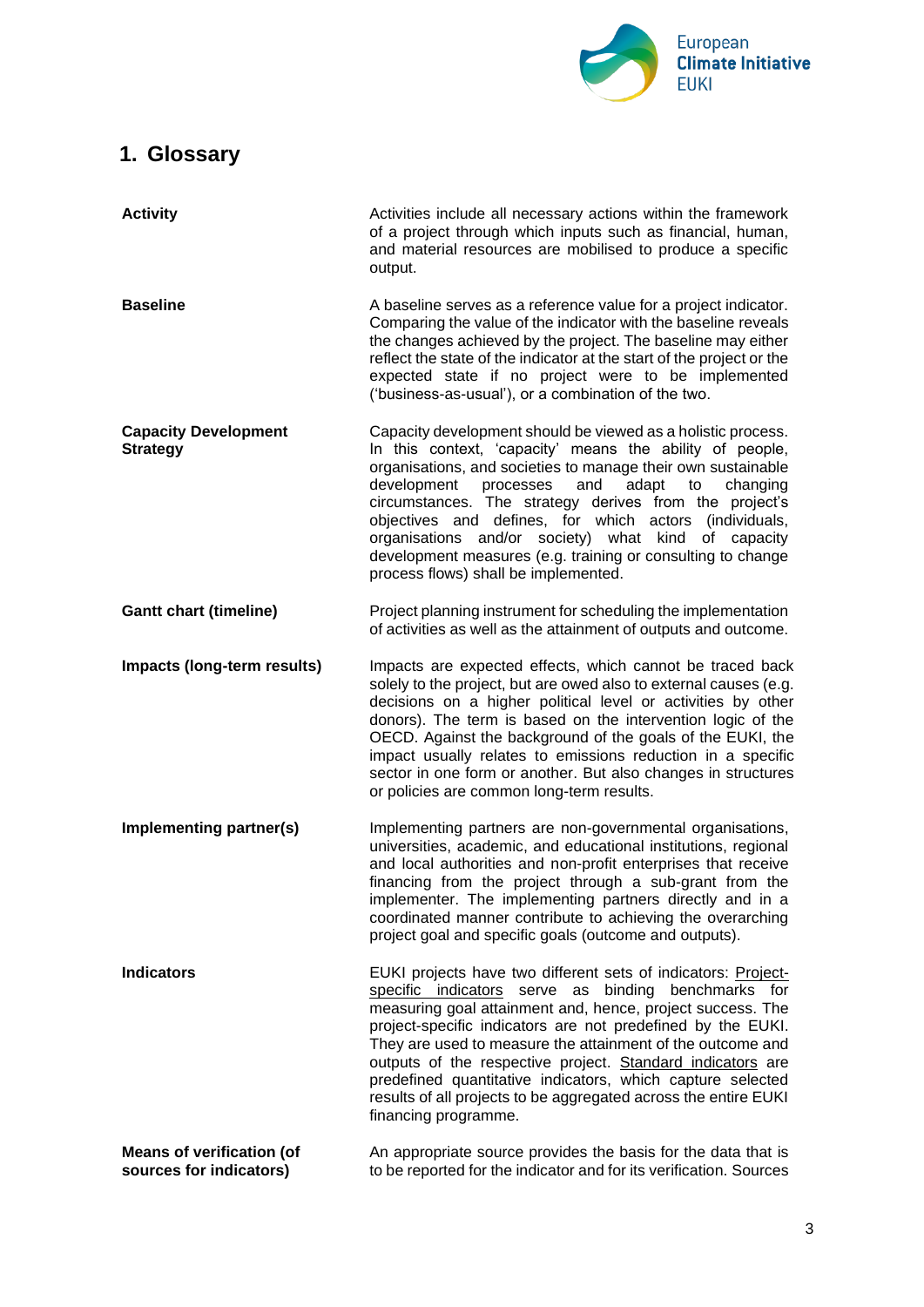

|                                 | could for instance be reports/studies, attendance lists, official<br>statistics, surveys, etc.                                                                                                                                                                                                                                        |
|---------------------------------|---------------------------------------------------------------------------------------------------------------------------------------------------------------------------------------------------------------------------------------------------------------------------------------------------------------------------------------|
| <b>Milestone</b>                | A defined interim result on the basis of which it can be traced<br>whether intended effects will occur on schedule and in<br>adequate quality or whether additional interventions are<br>needed in order to achieve the goals in due time. The use of<br>milestones in the project proposal is optional.                              |
| <b>Scalability</b>              | The scaling-up potential or multiplier effect describes the<br>possibility to expand a project's developed solutions, methods,<br>and instruments to other regions, sectors, or target groups.                                                                                                                                        |
| <b>Outcome</b>                  | Actual overarching goal of the project, i.e. the intended<br>changes that can be directly causally attributed to the project.<br>The outcome includes the use of the outputs by the target<br>groups and behavioural changes that are associated with<br>them.                                                                        |
| <b>Outputs</b>                  | Outputs describe the concrete changes that are created and<br>achieved with the proposed activities. They describe for<br>example how products, goods, services developed by the<br>project are used by the target groups and thus lead to<br>improved competencies, or a new or changed institution or<br>regulation.                |
| <b>Replicability</b>            | Replicability denotes the possibility and perspective of<br>imitation and application of developed methods, instruments,<br>and techniques in other regions and by other actors.                                                                                                                                                      |
| <b>Result</b>                   | Denotes a change that is brought about by the EUKI project.<br>Results may be intended or unintended, expected, or<br>unexpected, positive, or negative. The outcome, however, is<br>an intended, positive result.                                                                                                                    |
| <b>Results-based monitoring</b> | Regular and systematic observation and documentation of<br>project progress and effects based on the project-specific<br>indicators. The project's success can, therefore, be measured<br>based on what has been done (monitoring of activities) and<br>what changes have been caused by what has been done<br>(outcome and outputs). |
| <b>Results logic</b>            | The results logic derives plausible hypotheses on the causal<br>relationship between outputs, outcome, and impact and<br>informs the project's intervention logic. Its underlying<br>assumptions should also be monitored to make sure they are<br>correct.                                                                           |
| <b>SMARTness</b>                | The acronym SMART includes five criteria, which a good<br>indicator must fulfil to ensure its function as a monitoring-<br>instrument: It must be specifically (unambiguously) formulated,<br>measurable, achievable, relevant, as well as time-bound.                                                                                |
| <b>Target group</b>             | Individuals, groups, or social and institutional bodies (or final<br>beneficiaries) that the project is meant to reach, or which<br>comprise the focus of the outputs and outcome.                                                                                                                                                    |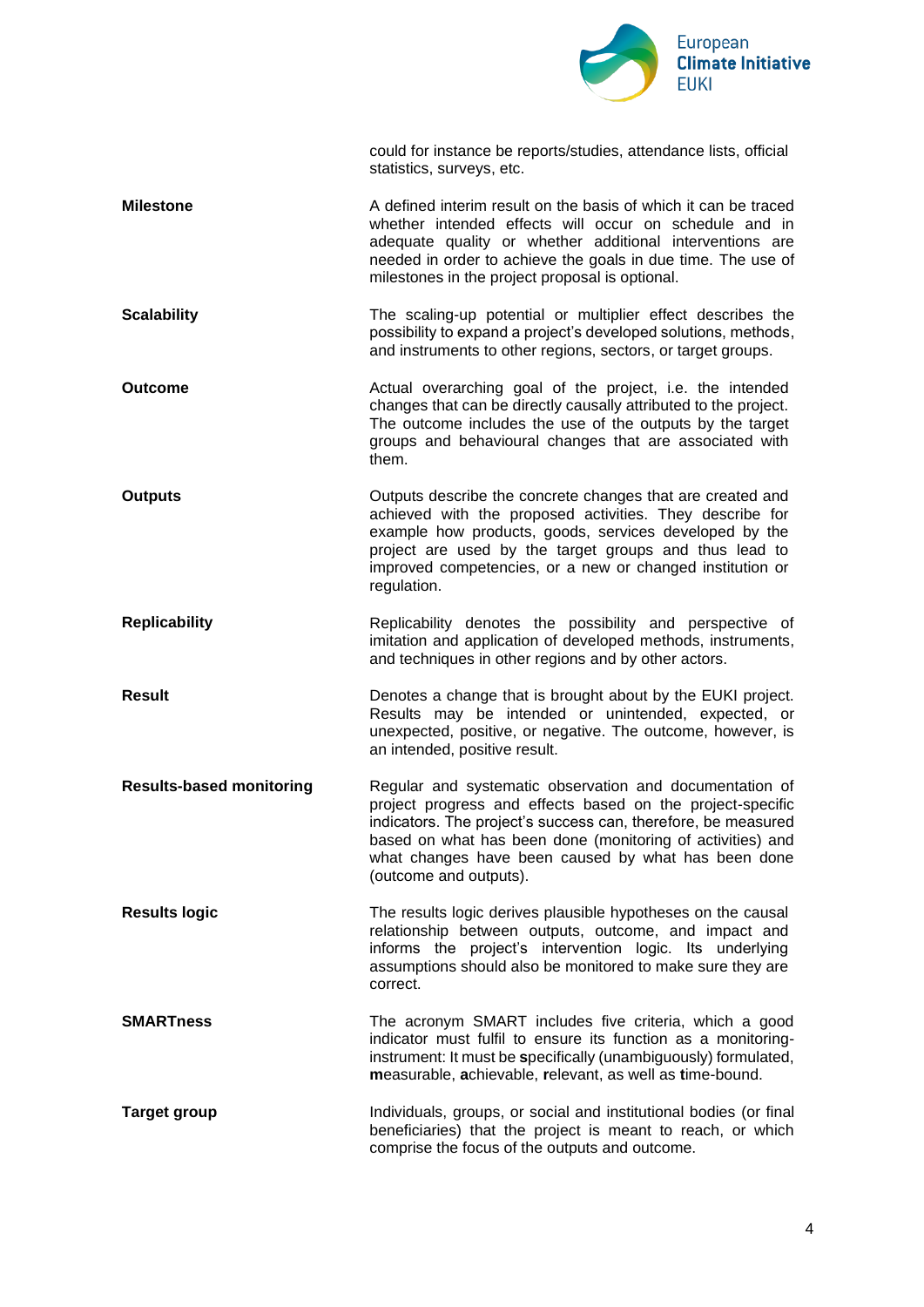

**Work package Work packages** bring together multiple activities that are typically focused on a common output. They serve to enhance the structuring of project plans and help to clarify the results chain in project proposals.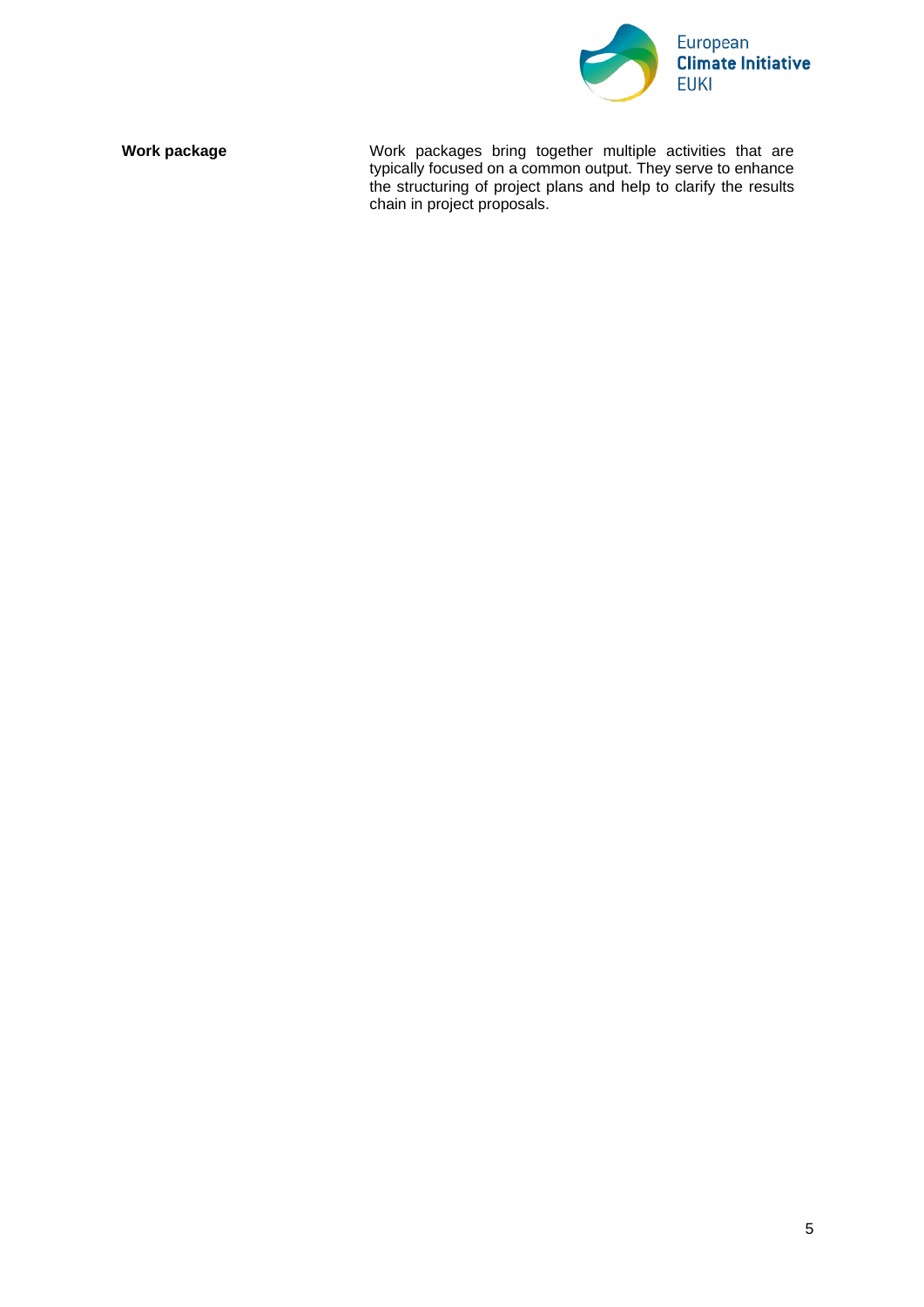

# <span id="page-5-0"></span>**2. Monitoring and reporting of EUKI projects**

The EUKI monitoring and reporting system is based on the Organisation for Economic Co-operation and Development (OECD) standards and on the requirements of German legislation. The monitoring and reporting system of projects in the European Climate Initiative (EUKI) aims to support effectiveness and learning of EUKI projects.

**Results-based monitoring** lays the foundation for project evaluation and for accountability vis-à-vis donors and partners. It helps recognising whether the outcome and outputs that have been set can be attained using the chosen procedures and specified activities. It allows for project steering helping to identify strengths and weaknesses to constantly adjust the course of each project.

The EUKI monitoring and reporting system comprises:

- at the level of individual projects: guidelines on the formulation of outcome and outputs as well as indicators.
- **•** at the level of individual projects: reporting requirements for applicants (semi-annual narrative reports, a final narrative report, and financial statements for every two to three months providing information on the progress).
- **•** at the level of the overall programme: an accompanying performance review of the EUKI financing programme according to the requirements of national attribution law (control of achievement of objectives, control of results, and control of economic use of funding).

The monitoring and reporting system accommodate the broad spectrum of implementers and the diversity of issues across project topics by considering the inputs, methods, and processes by the implementers themselves as far as possible.

The glossary at the beginning of this document defines the most important terms to better understand the EUKI monitoring and reporting guidelines.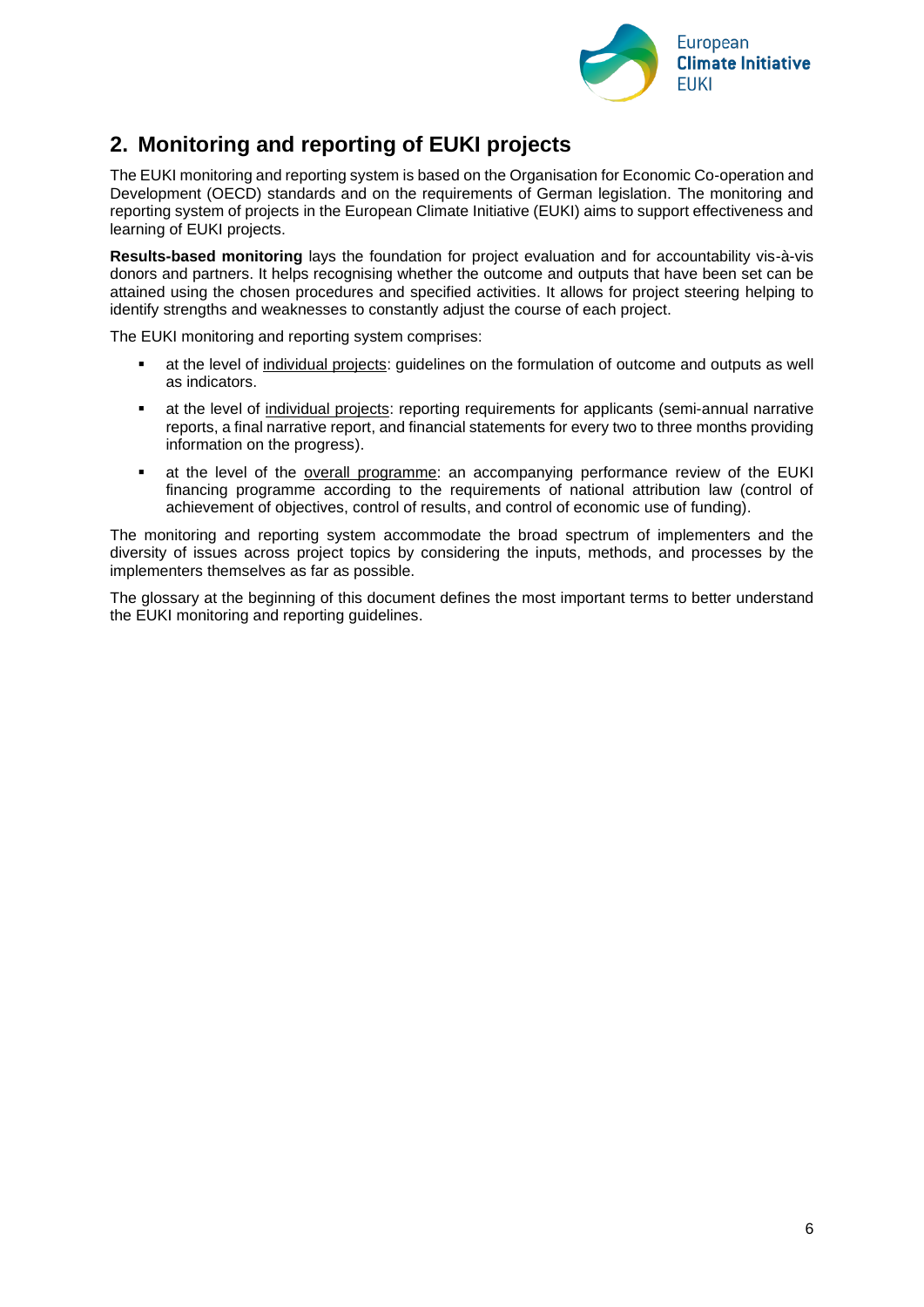

# <span id="page-6-0"></span>**3. Results-based project planning**

The planning of an EUKI project is based on the results chain as defined by the OECD. This assumes that the **activities** carried out by a project create products, services, or sets of regulations/standards and potentially resulting changes that are termed **outputs**. These, in turn, are the prerequisite for achieving the **outcome** (overarching project goal). The outcome describes a change at the level of the target groups that has been made possible by the project and can verifiably be attributed to it. The **impact** (long-term result) of an EUKI project is the contribution made to climate protection and is usually not solely attributed to the project activities.

The following diagram depicts the results chain, drawing on OECD terminology. The grey arrows represent the **hypotheses** that link the various levels. These hypotheses are assumptions as to how and under what conditions activities contribute to the outputs and these, in turn, to the outcome, which then, respectively, unfolds its long-term impact. The hypotheses made in connection with the results chain should be realistic from the beginning and should be checked at regular intervals during the EUKI project to ensure that they are correct. As depicted in the diagram, the outputs and the outcome must be specified by indicators (chapter 4).



#### **Fig. 1: Graphical representation of OECD results chain**

The project can thus be divided into three levels:

**Level 1** is the project's direct intervention level, where **activities and outputs** are located. Outputs are concrete changes that result from the respective activities. They describe how products, goods, services developed by the project are used by the target groups and thus lead to improved competencies, or a new or changed institution or regulation.

Outputs describe changes that are achieved through a bundle of activities. Hence, outputs can never refer only to a product, good, or service but need to look at what has been changed through its usage by the target group. A simple product, such as a study, does not constitute an adequate output. Outputs are implemented and achieved directly by the project, and, therefore, their attainment can be controlled by the project to a large extent. Importantly, a project is always a joint effort of implementing partners, other stakeholders, and target groups. Otherwise, the changes at the level of the target groups should be subsumed under the outcome and captured by corresponding indicators.

*Optionally: Outputs can be equipped in the project proposal with work packages (not mandatory) which clearly demonstrate how activities are linked to the achievement of outputs, as implied in the results*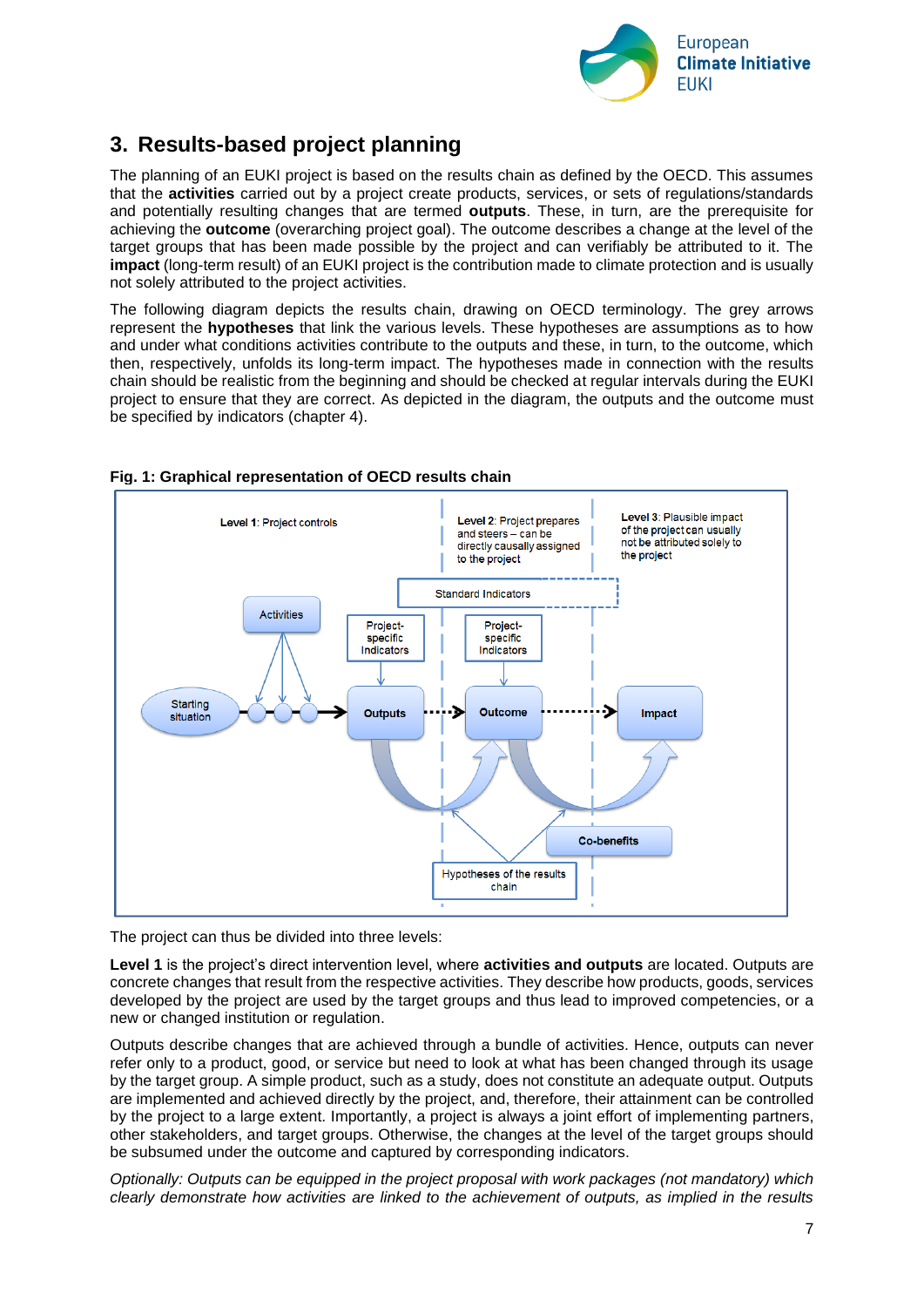

*chain. Work packages are comprised of multiple activities, which usually correspond to a single output but can also be linked to more than one output. Please do not include work packages on cross-cutting issues like project management since it is not contributing to a specific output. Work packages on dissemination are only permissible if contributing to a specific output but not for public relations in general.*

The **outcome** is located on **level 2**. This level describes the intended result of the project on its environment, especially on the target group. The outcome is, therefore, considerably affected by and achieved through the participation of target groups and intermediaries. The outcome includes the use of the outputs by the target groups and behavioural changes that are associated with them. The outcome shall be chosen on a level that can be directly influenced by the project itself. This does not mean, however, that the project has complete control over the behaviour of intermediaries and target groups. But by choosing adequate implementation strategies it can prepare for the outcome and steer towards it. In section 4.4 of the full project proposal, applicants are requested to plausibly demonstrate how activities and outputs contribute to the attainment of the outcome. Furthermore, risks arising for instance from the limited control over the target group shall be identified and listed in the proposal.

The **impact** is located at **level 3**. It should be possible to plausibly deduce how the EUKI project contributes to this impact. However, it cannot be assumed that the impact is brought about solely by the project but also by other projects, government initiatives, etc. Since the results chain from project activities to the impact is very long, there is no requirement to quantify these effects or equip them with indicators.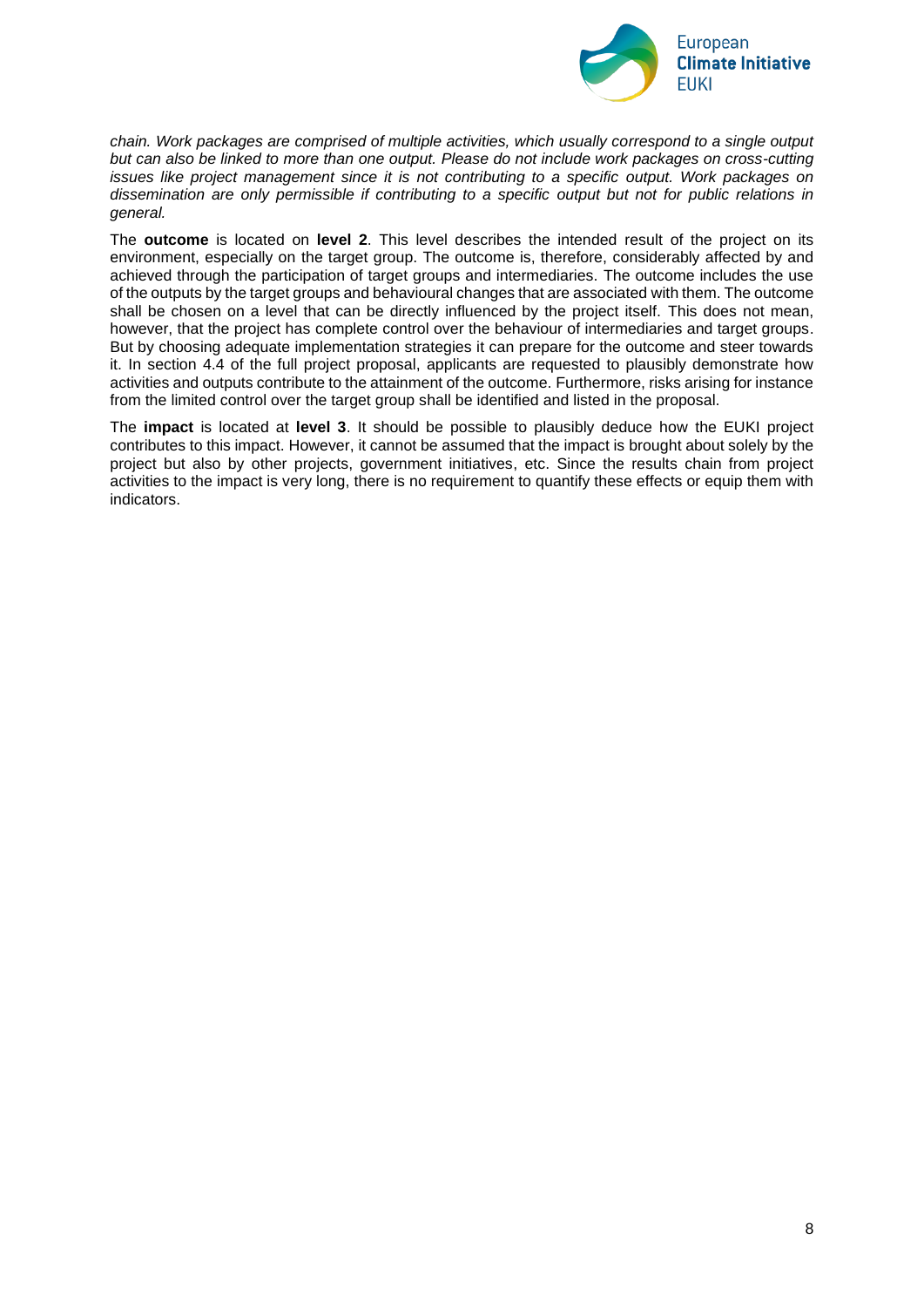

## <span id="page-8-0"></span>**4. Formulation of outcome and outputs as well as indicators at the project level**

Every EUKI project works towards an overall outcome and underlining outputs. This provides participating actors with a clear perspective and all interested parties with an idea of what can be expected from the project.

#### **Fig. 2: Example of an EUKI project results chain**

**Impact** Enhanced carbon sequestration in soils and increased attractiveness of organic agriculture is contributing to climate neutrality in the sector. **Outcome** Humus balances on livestock-less and livestock-free farms in Slovenia and Serbia have significantly improved. **Output I** Potentials for increasing the carbon stocks in livestockfree farming are showcased *in demonstration plots*. **Output II** Knowledge on climate friendly production methods related to the increase of carbon stocks is improved *through trainings and information material*. **Output III** Increased exchange among farmers and other stakeholders for the uptake and expansion of climate friendly production methods and products related to the increase of carbon stocks is initiated.

To measure progress towards achieving the outcome and outputs, indicators must be used. Indicators serve as a **binding measure for assessing progress towards achieving the outcome and, hence, the success of the EUKI project**. The indicators for the outcome and the project outputs are formulated in accordance with the SMART criteria (see Figure 3).

#### **Fig. 3: SMART indicators**

#### **Criteria for SMART indicators**

Indicators for the outcome and outputs must meet the following criteria:

• *specific*, i.e. defined unambiguously and precisely.

• *measureable,* i.e. provide measurement constructs (quantitative measures or descriptions of qualitative conditions) and methods of data collection/sources of verification.

• *achievable,* i.e. it should be possible to reach the target value of the indicator with the available resources and under the prevailing conditions.

• *relevant*, i.e. the information provided by the indicator should be of relevance to describing the outcome and outputs.

• *time-bound*, i.e. equipped with a timeframe and achieved no later than by the end of the project.

Note: Changes to defined goals (outcome, outputs, and indicators) after the project has started are requiring prior approval. A corresponding request needs to be submitted to EUKI.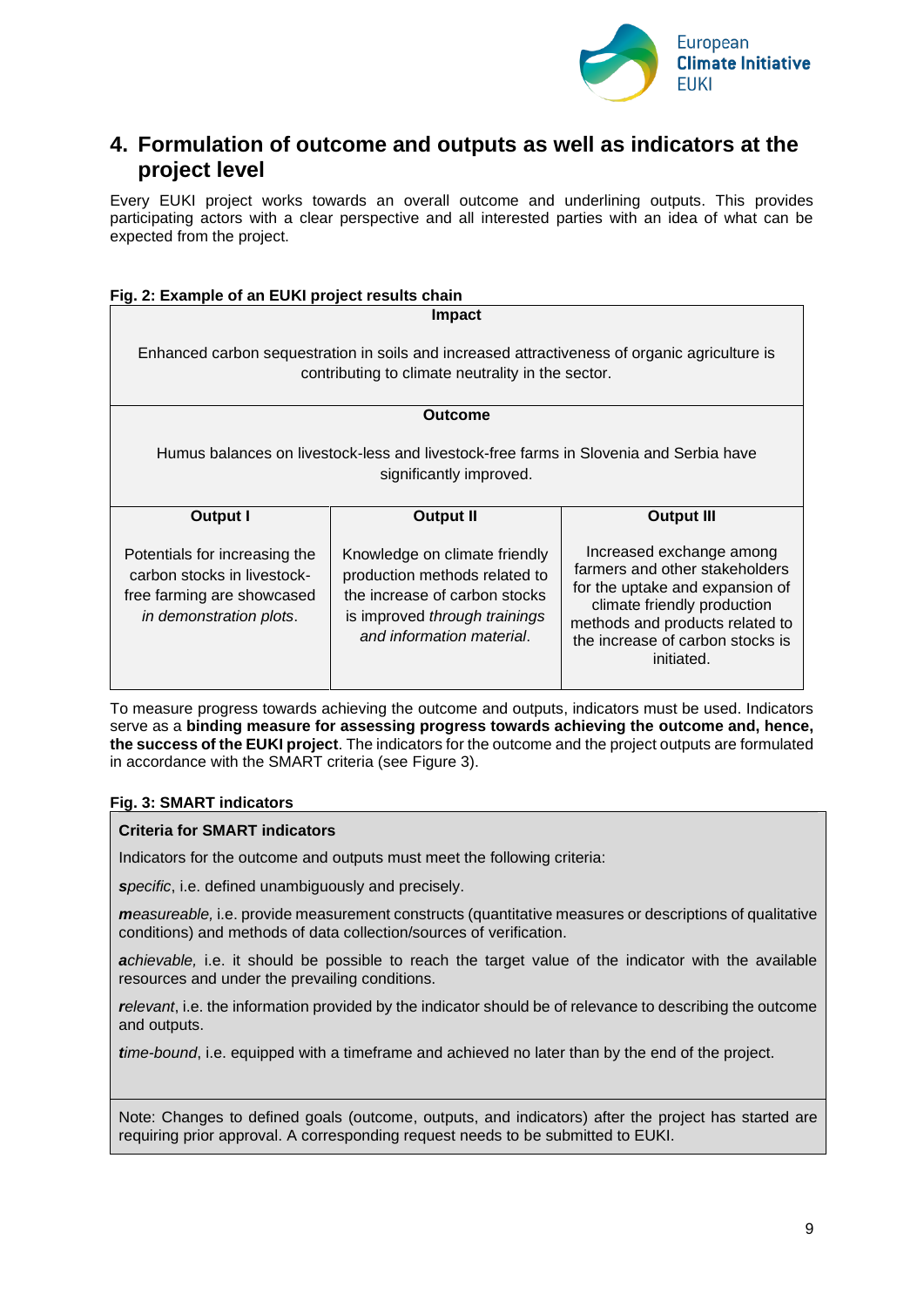

## *4.1. Project-specific indicators*

<span id="page-9-0"></span>Two to four project-specific indicators have to be formulated for the outcome and each output, all of which need to fulfil the SMART criteria stated above. The total number of indicators should be selected with respect to the manageability of monitoring and reporting.

The project-specific indicators need to be described in the project proposal. **Target values** should be provided for each indicator used. To evaluate the project's success, the indicators for outcome and outputs need to be compared with the starting conditions. For this purpose, a **baseline** needs to be established for all indicators. The baseline can be constituted by either the state of the indicators at the outset of the project, the expected conditions that would prevail in the absence of the project ('businessas-usual'), or by some combination of the two.

#### **Example:** Indicators at the outcome level

**Outcome**: Humus balances on livestock-less and livestock-free farms in Slovenia and Serbia have significantly improved.

| Outcome indicator 0.1:<br>Number of farms applying management practices focused on humus formation.                                                                                                           |                                                                                                                                       |                               |  |
|---------------------------------------------------------------------------------------------------------------------------------------------------------------------------------------------------------------|---------------------------------------------------------------------------------------------------------------------------------------|-------------------------------|--|
| Baseline (start of project)<br>Unit<br>Farm<br>15<br>$\Omega$                                                                                                                                                 |                                                                                                                                       | Target value (end of project) |  |
| Means of verification and a description of the verification procedure (data<br>sources, data collection, measurement methods, etc.):<br>Testimonials of farmers, photo documentation, and reports by farmers. |                                                                                                                                       |                               |  |
|                                                                                                                                                                                                               |                                                                                                                                       |                               |  |
| Outcome indicator 0.2:                                                                                                                                                                                        |                                                                                                                                       |                               |  |
|                                                                                                                                                                                                               | Number of techniques new for farmers associated with humus formation (e.g.<br>pelleting, biogas, silage, composting, transfer mulch). |                               |  |

| Unit<br>Technig<br>ues                                                                                                              | Baseline (start of project)<br>$\Omega$ | Target value (end of project)<br>5 |  |
|-------------------------------------------------------------------------------------------------------------------------------------|-----------------------------------------|------------------------------------|--|
| Means of verification and a description of the verification procedure (data<br>sources, data collection, measurement methods etc.): |                                         |                                    |  |
| Product lists, agreements between farmers, and business stakeholders.                                                               |                                         |                                    |  |

#### **Example:** Indicators at the output level

**Output I**: Potentials for increasing the carbon stocks in livestock-free farming are showcased in demonstration plots.

Indicators for output I:

| Indicator I.1:                        |                                  |                                                |
|---------------------------------------|----------------------------------|------------------------------------------------|
| Number of demonstration plots set up. |                                  |                                                |
| Unit                                  | Baseline (start of project)<br>0 | Target value and planned date of<br>attainment |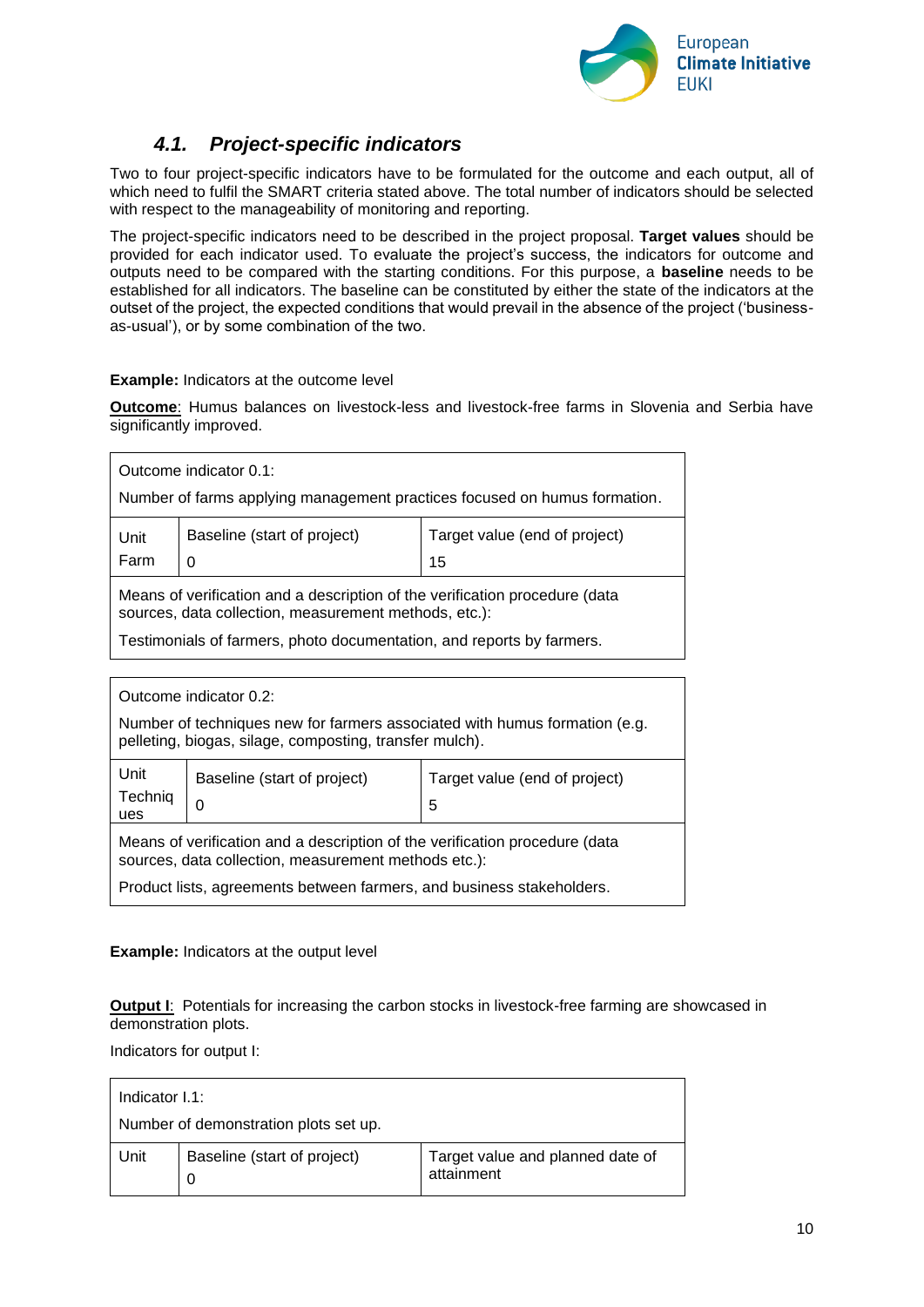

| Demo<br>plot                                                                                                                        |  | 6 by month 12 of the project |
|-------------------------------------------------------------------------------------------------------------------------------------|--|------------------------------|
| Means of verification and a description of the verification procedure (data<br>sources, data collection, measurement methods etc.): |  |                              |

Reports, picture documentation, evaluation report.

| Indicator I.2:                                                                                                                      |                                  |                                                                                |  |
|-------------------------------------------------------------------------------------------------------------------------------------|----------------------------------|--------------------------------------------------------------------------------|--|
| Number of site visits of farmers to demo plots.                                                                                     |                                  |                                                                                |  |
| Unit<br>Site<br>visit                                                                                                               | Baseline (start of project)<br>0 | Target value and planned date of<br>attainment<br>6 by month 24 of the project |  |
| Means of verification and a description of the verification procedure (data<br>sources, data collection, measurement methods etc.): |                                  |                                                                                |  |
| Reports, picture documentation, evaluation report.                                                                                  |                                  |                                                                                |  |

| Indicator I.3:<br>Number of technical measures to increase soil carbon sequestration applied.                                       |                                  |                                                                                |
|-------------------------------------------------------------------------------------------------------------------------------------|----------------------------------|--------------------------------------------------------------------------------|
| Unit<br>Technical<br>measure                                                                                                        | Baseline (start of project)<br>0 | Target value and planned date of<br>attainment<br>4 by month 12 of the project |
| Means of verification and a description of the verification procedure (data<br>sources, data collection, measurement methods etc.): |                                  |                                                                                |
| Reports, picture documentation, compilation of good practices.                                                                      |                                  |                                                                                |

## <span id="page-10-0"></span>*4.2. EUKI standard indicators*

In addition to project-specific indicators, each project must report on EUKI standard indicators. Standard indicators are formulated by the EUKI and are not defined by the project. The EUKI standard indicators are used to measure the overall objectives of EUKI and hence aggregate certain achievements across all EUKI projects. Each project must contribute to at least one standard indicator. Projects must examine which activities may relate to which standard indicator. For the project proposal, projects must provide an estimated number for the respective standard indicator. For example, based on the number of events planned for a project, an estimated figure of envisioned participants shall be provided. The actual numbers will be reported during the project by means of biannual narrative reports (see chapter 6).

Standard indicators are formulated in such a way that they can typically capture (parts of) the achievements of each project. The standard indicators may be similar to or congruent with a projectspecific indicator already presented. In any case, it is essential to justify the applicability and the target value of each selected standard indicator. For this purpose, reference must be made to relevant activities in the project proposal. A baseline for standard indicators is zero by definition and hence is not requested. Baseline or business-as-usual considerations used in the calculation of the target value may be disclosed in the justification of the target value.

The standard indicators refer to five different objectives of EUKI. The standard indicators are as follows:

**I. Number of participants** at events (e.g. conferences, workshops, trainings, etc.) strengthening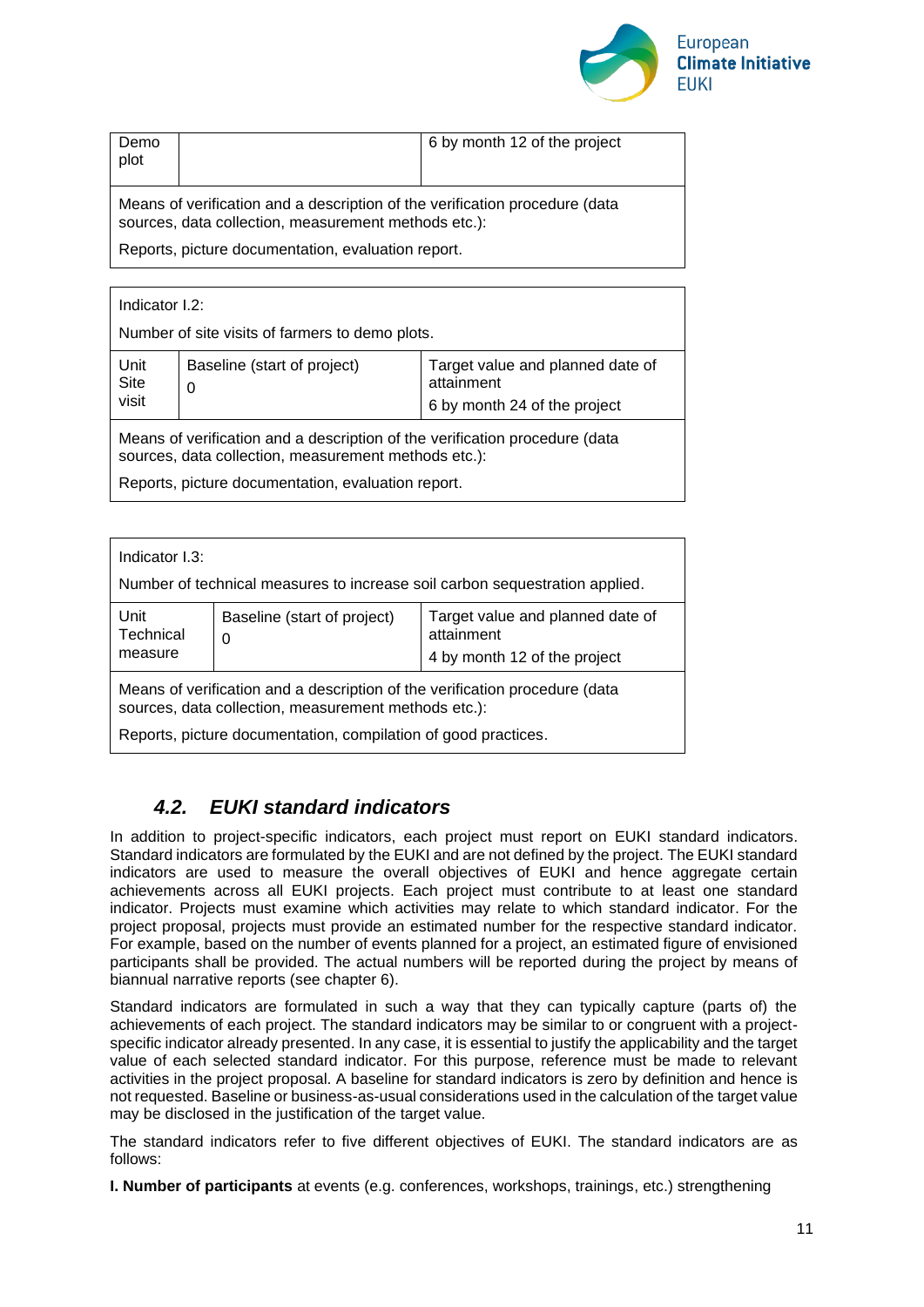

knowledge and raising awareness in the field of climate change mitigation.

**IIa. Number of events** (e.g. trainings, workshops, networking events).

#### **IIb. Number of key state, civil society, economic, education policy, academic and/or local**

**stakeholders** that - as a result of the project and its activities - support or initiate transformative

processes for climate change mitigation.

**IIc. Number of supported or initiated transformative processes** for climate change mitigation (based on indicator IIb).**IIIa. Number of good practices** transferred from an EU Member State to a target group in at least

one other EU Member State

**IIIb. Number of media contributions** disseminating good practices via specialists, social and general media.

**IV. Number of (planned) project applications** focusing on climate or energy issues in a supraregional or cross-border programme in the EU that are to be initiated or prepared by the EUKI project consortium.

**V. Greenhouse gas (GHG) emissions** reduced, or carbon stocks enhanced through

project (*optional standard indicator*).

More explanations on standard indicators can be found in the respective chapter of the project proposal template.

### *4.3. Work packages and milestones*

<span id="page-11-0"></span>*Optionally*: In addition to the formulation of suitable indicators, project proposals also design a so-called 'work package' for each output, describing the activities that are planned to achieve the goal. These planned activities describe in an appropriate level of detail *how* the outputs can be achieved. It usually makes sense to formulate a work package for each output. It is, however, also possible for multiple work packages to be formulated for a single output, or for a work package to relate to multiple outputs. In such cases, the connections between outputs and work packages should be clearly indicated. The role in the course of the chain of results should be evident here.

Within the work packages themselves it makes sense and is generally expected of projects to incorporate milestones in addition to the activities. Milestones establish a connection between activities and outputs by indicating key successes along the pathway to goal attainment, thereby giving early feedback as to whether the implementation is on the right track.

Milestones are optional in EUKI projects. In bigger projects, they provide a structure for reporting on activities that enables them to be presented more succinctly.